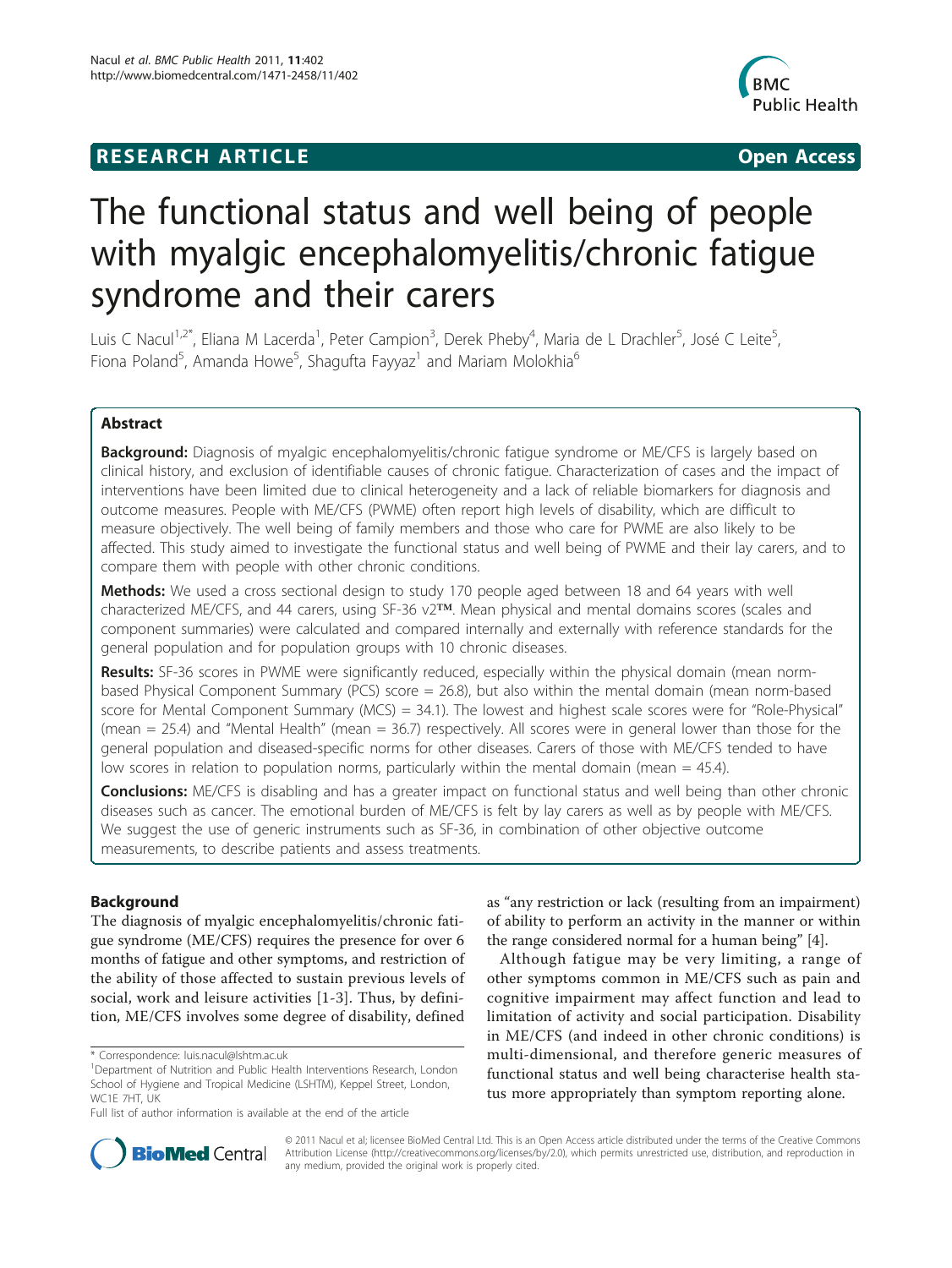One of the characteristics of disabling conditions is that their impact may be felt beyond those individuals affected, for example by partners and family members, who may need to spend considerable time caring for their sick relatives, and therefore obliged to sacrifice work and social activities. This can not only subject them to an emotional burden but also adversely affect their own and their families" incomes. There are some studies demonstrating the impact of caring for chronically ill patients on the health of carers [\[5](#page-10-0)], but we are not aware of any studies investigating the functional status and well being of those who care for people with ME/CFS. This is an important omission in our understanding of the impact of the disease on the family and limits our comprehension of the needs of those caring for people with ME/CFS (PWME).

This study aimed to measure the functional status and well being of adults with ME/CFS and their lay carers using a standardised reporting questionnaire, and to identify those aspects which are most affected. We sought also to examine the impact of different case definitions on our findings and to compare results for ME/ CFS with those achieved by people with other chronic conditions. In addition, we investigated the relationship between patients" scores and those achieved by their carers.

Our main study hypotheses were that functional status and well being of people with ME/CFS are significantly compromised and that quality of life of carers is also affected.

## Methods

This cross-sectional study was undertaken as part of the ME/CFS Observatory Research Programme, and investigated the functional status and well being of people with ME/CFS and their carers. This involved setting up a Disease Register for the study of ME/CFS and a series of epidemiological studies [[6\]](#page-10-0). Other parallel Observatory projects included investigation of the perceptions and illness experience of patients and professionals [\[7\]](#page-10-0), and the social impact of this disorder [[8](#page-10-0)]. We now plan to enhance the Disease Register by linking it to a disease specific biobank and post-mortem tissue bank [[9\]](#page-10-0).

The sampling frame comprised 29 General Practitioner (GP) practices in London, East Anglia and East Yorkshire covering a population of over 143,000. We searched systematically the computerised databases of participating practices to identify patients between 18 and 65 years old who had a GP diagnosis of chronic fatigue syndrome or a related diagnosis. We used GP diagnosis to screen for cases, and reviewed the cases thus identified to determine their compliance with the diagnostic criteria adopted for the study.

Since GPs may refer to cases of ME/CFS by different names, we screened cases that had been diagnosed by GPs with any of the following: chronic fatigue syndrome (CFS), ME, post-viral asthenic syndrome (PVAS), fatigue syndrome (FS), fibromyalgia (FMS), post-infectious encephalitis (PIE) and post-viral fatigue syndrome (PVFS). Patients were considered as potential cases if any of the above diagnoses appeared in their individual electronic medical records, or if they were otherwise referred by their GPs even in the event of they not having been identified by the systematic search. Diagnosis was confirmed if the patient conformed to at least one of the following case definitions, that of the Centers for Disease Control (CDC) in 1994, referred here as CDC-1994 criteria [[3](#page-9-0)], the clinical working case definition established in Canada by an Expert Medical Consensus Panel, known as the Canadian criteria [\[2](#page-9-0)], and the Epidemiological Case Definition (ECD) [\[10\]](#page-10-0). Assessment for concordance with study case definition was through the completion of a computerized research form listing clinical features, which included a built-in algorithm which determined conformity to case definitions, and hence classified individuals as cases or non-cases, the latter being excluded from the study. Cases were asked to name their lay carer (usually a family member or close friend) if they had one, and to provide them with an invitation to take part in the study.

## Data collection

Standard self-completed questionnaires requesting basic information on personal and demographic parameters were mailed to consenting individuals with ME/CFS, and to their main carers.

A further, longer questionnaire was then sent to confirmed cases, seeking more detailed information, including on clinical and socio-economic variables. Functional status and well being were assessed using the standard form of the SF-36v2™ health survey [[11\]](#page-10-0). The SF-36 has been used in patients with ME/CFS in different settings [[12](#page-10-0)-[25\]](#page-10-0).

## Data processing and analysis

The SF-36 health domain scales and component summaries were scored using the Quality Metric scoring software [[26](#page-10-0)]. We used norm-based T scores for the Physical (PCS) and Mental (MCS) Component summary scales. We applied two transformations to the data on the eight health domain scales. These included: i) transformation into a norm-based score (NBS); and ii) standard transformation into a scale ranging from 0 to 100. The scales comprising the physical and mental domains are fully described in the SF-36 manual [[11\]](#page-10-0), and are summarised below. The 'Physical Functioning' scale measures performance of physical activities such as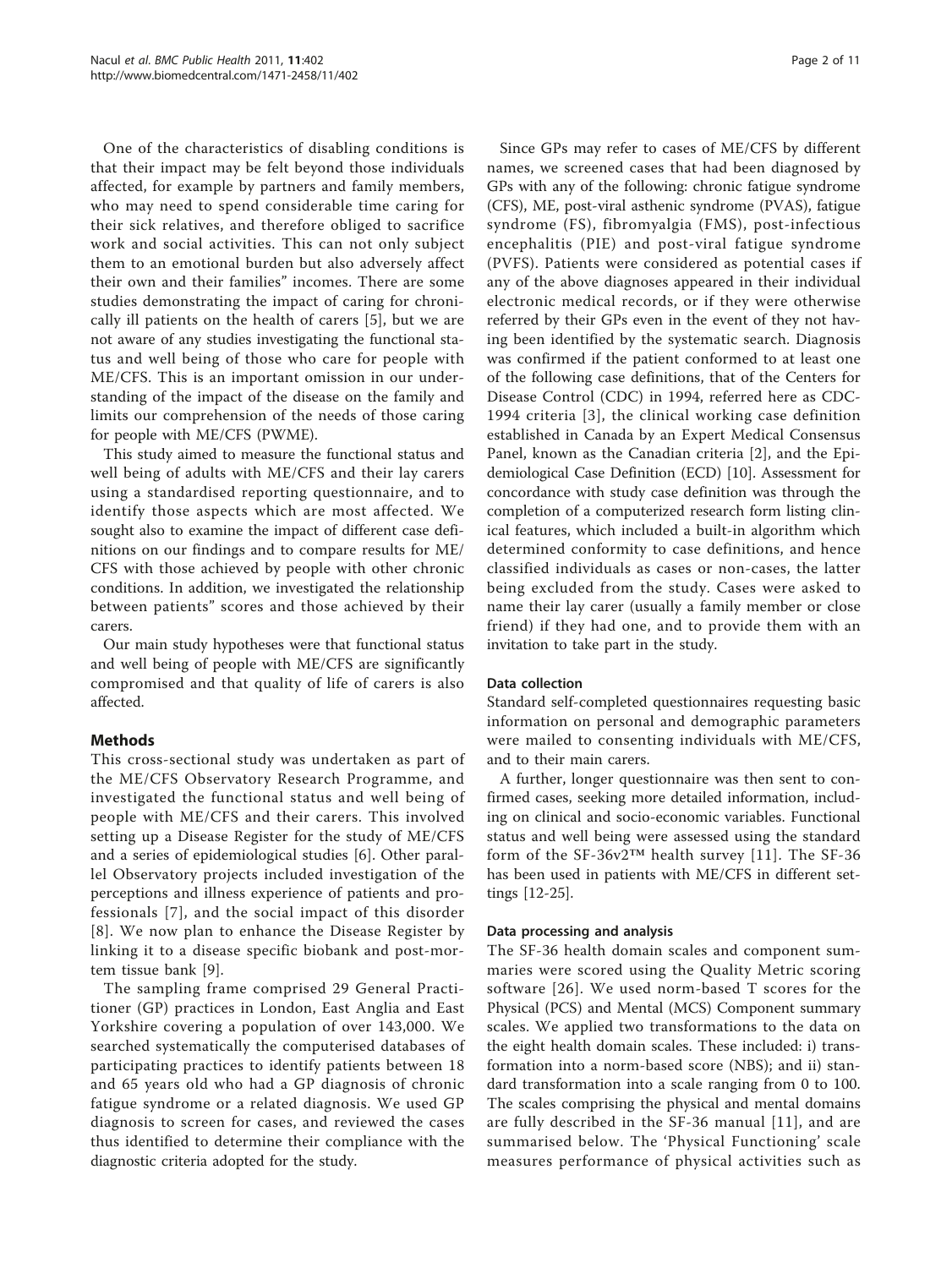running, lifting and carrying groceries, climbing stairs, walking etc. Role-Physical includes measures, for example, of limitation or time reductions in capacity for work or other activities, and the kind of work which can be undertaken. 'Bodily pain' covers the intensity of pain, and the extent to which pain interferes with normal activities. 'General Health' relates to respondents' views and expectations on their health. 'Vitality' relates to energy level and fatigue, and addresses subjective wellbeing. 'Social Functioning' addresses health related impacts on the quantity and quality of social activity. 'Role-Emotional' assesses the effect of mental health on time spent at work or other activities, and the amount and degree of care devoted to work or the performance of other activities. 'Mental health' covers depression, anxiety, loss of behavioural/emotional control and psychological well being. For all domains, low scores indicate poor results. We used norm-based scores in most analyses. This metric is usually preferred as it enables direct comparisons within and between the health domain scales and the two component summary measures. In all cases, the expected population means are 50 and the standard deviations 10. We also present the results for the health domain on the scale of 0 to 100, to enable comparisons with previous studies that used this scoring system.

All other data were entered onto an Access®-based data entry form created specifically for the research, and which enabled cases to be classified according to case definition. Data from the SF-36v2™ and other study forms were merged and exported into Stata-IV 11.1® for Windows software, which was used for the analyses.

For descriptive purposes, we calculated the mean scores for each health domain scale and component summaries, by sex, both for the ME/CFS cases and for their carers. We used the medians to describe grouped data on standard scales (0-100 score), as we observed that the values were not normally distributed. For comparison purposes we used the Student's t-test for continuous data. We also considered minimally important differences (MID), i.e. differences of 3 NBS points, with the exception of 'Role-Emotional' and 'Role-Physical' where differences of 4 and 2 points respectively were required for a difference to be considered important. We investigated the association of scores between cases and their carers by simple linear regression [[27](#page-10-0)]. We then contrasted the results with those for the US general population, and gender-age and disease-specific norms [\[11](#page-10-0)].

## Ethical considerations

The study was approved by the Multi-Centre Research Ethics Committee (MREC) in London (06-MRE/02/57), the London School of Hygiene and Tropical Medicine

Ethics Committee and the local NHS Research Governance Units in London, East Anglia and East Yorkshire. As this was an interview-based observational study no major ethical issues were anticipated. Informed consent was obtained in all cases. As some participants could tire easily while completing the forms, we encouraged them to pause when they needed to.

## Study size

Participants included 170 ME/CFS cases from 18 to 65 years and 43 named carers of people with ME/CFS. This sample size was adequate to detect SF-36 mean score differences of 0.5 standard deviation between two subgroups of similar size (e.g. those complying or not with a particular case definition, such as the Canadian criteria) within the sample, with a power of 90% and a significance level of 0.05. This yielded a total sample size of 168. The study power was lower for multiple group comparisons and analyses involving carers.

## Results

Of 278 patients who fulfilled any of the diagnostic criteria, 170 (61.1%) completed the SF-36v2™ instrument and research questionnaire. The median age for all respondents was 51.9 years (Interquartile range  $(IR)$  = 40.9 - 57.4). For men, the median age was 53.4 (IR = 47.6 - 60.3) and for women 49.5 (IR = 39.9 - 56.2) ( $P =$ 0.02). The median age of onset of symptoms, counted from when patients first reported severe fatigue with typical accompanying symptoms, was  $41.5$  years (IR = 30.4 to 48.3), corresponding to a median duration of fatigue of 10 years (IR = 4.2 to 15) at the time of recruitment. Cases included in the study were similar to non-respondents as regards gender  $(P = 0.2)$ , age-group  $(P = 0.3)$ , ethnicity  $(P = 0.7)$  and marital status  $(P = 0.3)$ . Response rates were higher in East Yorkshire (70%) than in East Anglia (59%) and London (39%) -  $P < 0.01$ .

Table [1](#page-3-0) describes some characteristics of cases and their carers and shows the relationship between them. While 78% of cases were women, the majority of carers (57%) were men. Carers were husbands, wives or partners in 81% of the cases, and a parent or child in 16% (one professional carer was excluded from the analyses). Table [2](#page-3-0) summarises the patients' scores, which are presented following norm-based and standard transformations, the latter for comparison with other studies. Norm-based scores within the mental domain tended to be higher than those found in the physical domain (mean MCS =  $34.1$  and mean PCS =  $26.8$ ). Table [3](#page-4-0) compares results by gender; in general men scored lower in the mental domain (mean MCS = 30.3 and 35.2 for men and women respectively,  $P = 0.04$ ), and women in the physical domain (PCS = 30.2 and 26.0 for men and women respectively,  $P= 0.02$ ) Mean scores in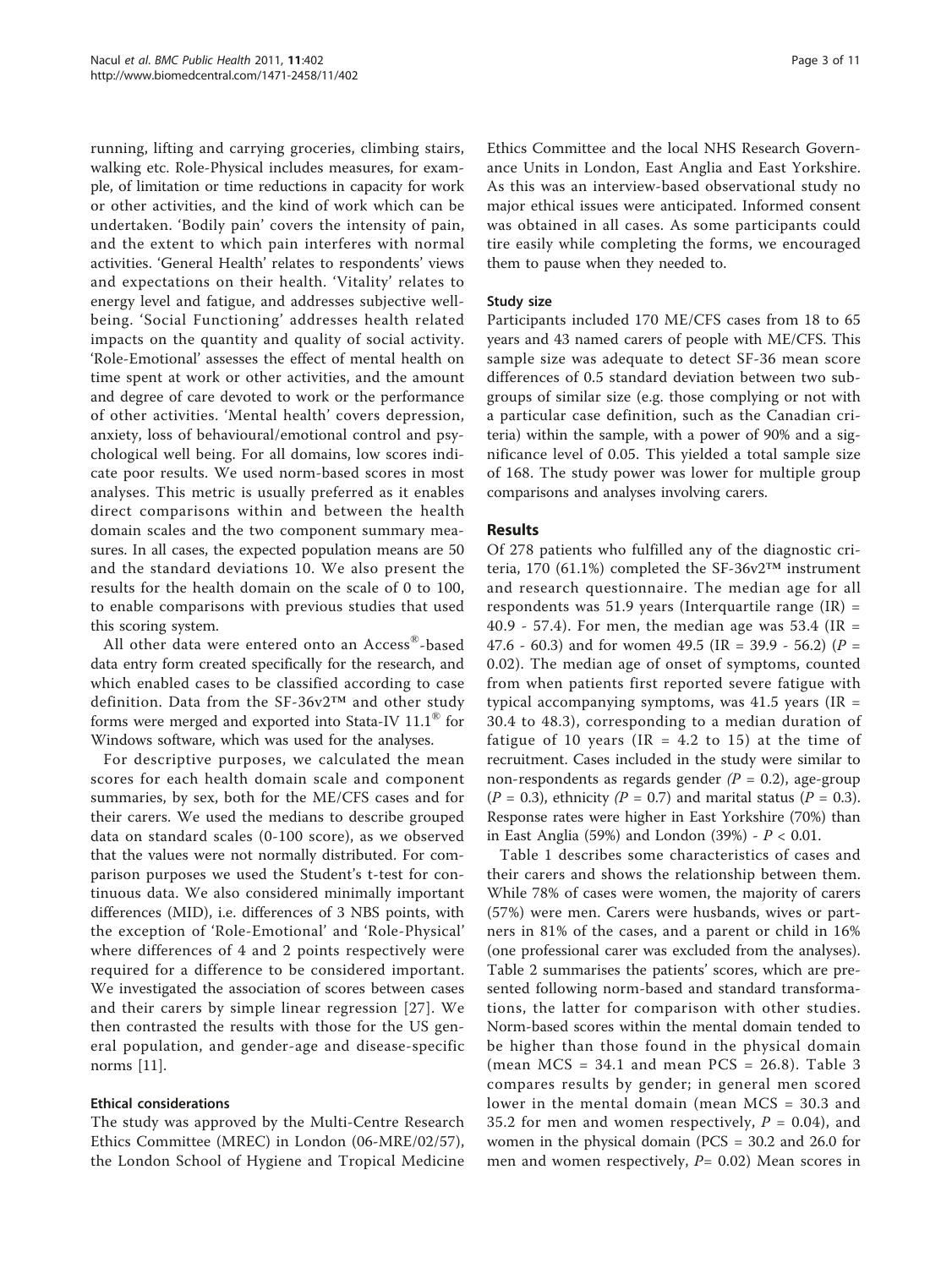|                                       |                 |       |                | Case definition |                |                |        |  |
|---------------------------------------|-----------------|-------|----------------|-----------------|----------------|----------------|--------|--|
| Demographic<br>variables              | ME/CFS<br>cases |       | CDC-1994       | Canadian        | ECD            |                | Carers |  |
|                                       | n               | $\%$  | n              | n               | $\sf n$        | n              | $\%$   |  |
| Gender                                |                 |       |                |                 |                |                |        |  |
| • Male                                | 37              | 21.8  | 35             | 20              | 7              | 25             | 56.8   |  |
| • Female                              | 133             | 78.2  | 131            | 76              | 15             | 19             | 43.2   |  |
|                                       | 170             | 100.0 | 166            | 96              | 22             | 44             | 100.0  |  |
| Age group                             |                 |       |                |                 |                |                |        |  |
| $• 18-24$                             | $\overline{4}$  | 2.4   | $\overline{4}$ | $\mathbf{1}$    | $\overline{2}$ | $\overline{2}$ | 4.5    |  |
| $\cdot$ 25-34                         | 19              | 11.2  | 19             | 13              | $\overline{2}$ | $\overline{7}$ | 15.9   |  |
| $• 35 - 44$                           | 34              | 20.0  | 33             | 22              | $\overline{4}$ | 17             | 38.6   |  |
| $.45 - 54$                            | 56              | 32.9  | 55             | 34              | $\overline{7}$ | 11             | 25.0   |  |
| $-55-64$                              | 57              | 33.5  | 55             | 26              | $\overline{7}$ | 7              | 15.9   |  |
|                                       | 170             | 100.0 | 166            | 96              | 22             | 44             | 100.0  |  |
| Ethnicity                             |                 |       |                |                 |                |                |        |  |
| • White British                       | 157             | 92.9  | 154            | 92              | 19             | 41             | 97.6   |  |
| • Other                               | 12              | 7.1   | 11             | 3               | 3              | $\mathbf{1}$   | 2.4    |  |
|                                       | 169             | 100.0 | 165            | 95              | 22             | 42             | 100.0  |  |
| Carers' relationship with ME/CFS case |                 |       |                |                 |                |                |        |  |
| • Husband/wife/                       |                 |       |                |                 |                |                |        |  |
| partner                               |                 |       | 35             | 25              | $\overline{4}$ | 35             | 81.4   |  |
| • Parent/children                     |                 |       | $\overline{7}$ | 6               |                | $\overline{7}$ | 16.3   |  |
| • Other                               |                 |       | $\mathbf{1}$   | 1               |                | $\mathbf{1}$   | 2.3    |  |
|                                       |                 |       | 43             | 32              | $\overline{4}$ | 43             | 100.0  |  |

## <span id="page-3-0"></span>Table 1 Demographic characteristics of the ME/CFS cases and their carers

patients with ME/CFS were consistently lower than population means for 10 other chronic conditions (Table [4\)](#page-4-0). This was true of both sexes (Figure [1\)](#page-5-0). The pattern of higher scores in the physical component scale than those achieved in the mental component scale was consistent with that found in all comparison conditions of predominantly organic origin (e.g. mean PCS = 41.1

and MCS = 47.8 for diabetes), while for depression the opposite was true (mean  $PCS = 45.4$  and  $MCS = 36.3$ ). Table [5](#page-6-0) shows the scores for patients with or without ME/CFS according to the Canadian case definition, and shows consistently lower scores for those meeting the Canadian definition ( $P<0.05$  for all scales, except for Role-Emotional). All mean differences were at least

Table 2 SF-36v2™ results in ME/CFS cases

| SF-36 scales and summaries |      | Norm-based scores |      |                 | <b>Standard scores</b> |                 |
|----------------------------|------|-------------------|------|-----------------|------------------------|-----------------|
|                            | Mean | SD <sup>a</sup>   | Mean | SD <sup>a</sup> | Median                 | IR <sup>b</sup> |
| Physical Component Summary | 26.8 | 8.4               |      |                 |                        |                 |
| • Physical Functioning     | 27.7 | 10.6              | 30.1 | 24.8            | 25.0                   | $10.0 - 45.0$   |
| • Role-Physical            | 25.4 | 8.2               | 19.5 | 20.7            | 12.5                   | $0.0 - 31.2$    |
| • Bodily Pain              | 31.9 | 9.5               | 28.1 | 22.4            | 22.0                   | $12.0 - 41.0$   |
| • General Health           | 28.3 | 8.0               | 24.9 | 16.7            | 20.0                   | 10.0-35.0       |
| Mental Component Summary   | 34.1 | 11.3              |      |                 |                        |                 |
| • Vitality                 | 28.4 | 7.1               | 15.5 | 14.7            | 12.5                   | $0.0 - 25.0$    |
| • Social Functioning       | 25.7 | 9.8               | 28.9 | 23.1            | 25.0                   | 12.5-37.5       |
| • Role-Emotional           | 31.3 | 15.1              | 47.2 | 32.5            | 50.0                   | $25.0 - 75.0$   |
| • Mental Health            | 36.7 | 12.1              | 50.9 | 21.4            | 55.0                   | 35.0-70.0       |

 $a$  SD = Standard Deviation;  $b$  IR = Interquartile range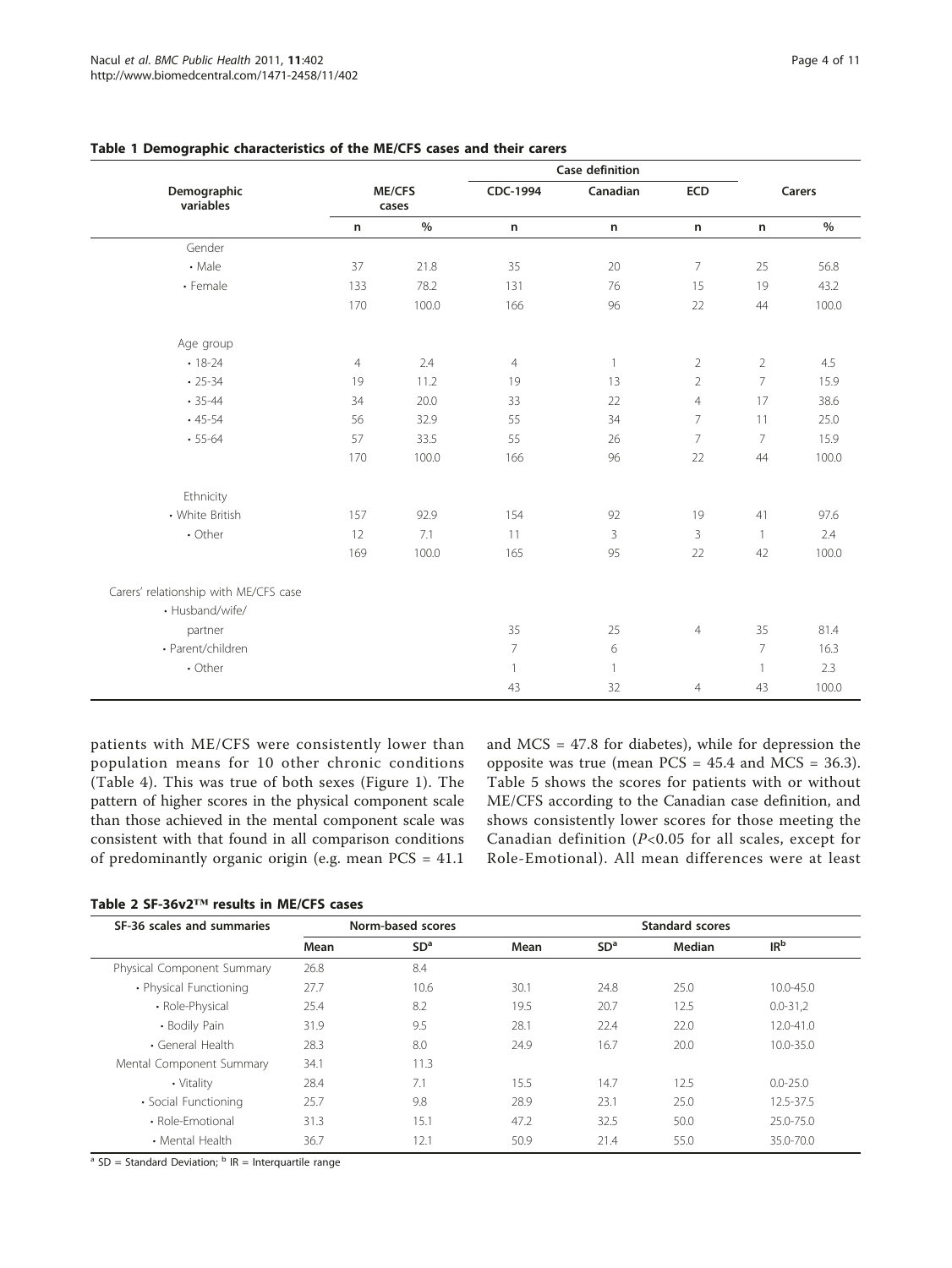<span id="page-4-0"></span>Table 3 SF-36v2™ results in ME/CFS patients by gender

|                            | Norm-based scores    |                 |      |                 |                          |
|----------------------------|----------------------|-----------------|------|-----------------|--------------------------|
| SF-36 scales and summaries | Males ( $n =$<br>37) |                 | 133) |                 | Females ( $n = P$ -value |
|                            | mean                 | SD <sup>a</sup> | mean | SD <sup>a</sup> |                          |
| Physical Component Summary | 30.2                 | 8.8             | 26.0 | 8.2             | 0.023                    |
| • Physical Functioning     | 31.5                 | 13.2            | 26.7 | 9.5             | 0.026                    |
| • Role-Physical            | 25.3                 | 9.2             | 25.4 | 7.9             | 0.840                    |
| • Bodily Pain              | 33.8                 | 10.9            | 31.4 | 9.11            | 0.264                    |
| • General Health           | 28.4                 | 9.7             | 28.3 | 7.5             | 0.993                    |
| Mental Component Summary   | 30.3                 | 11.9            | 35.2 | 11.0            | 0.040                    |
| • Vitality                 | 26.4                 | 6.8             | 29.1 | 71              | 0.040                    |
| • Social Functioning       | 25.9                 | 11.2            | 25.7 | 9.4             | 0.853                    |
| • Role-Emotional           | 28.5                 | 172             | 32.0 | 14.5            | 0.364                    |
| • Mental Health            | 34.0                 | 13.8            | 37.4 | 11.5            | 0.166                    |

 $a$  SD = Standard Deviation

 $1$  t-test. For all P-values lower than 0.05, except for the vitality score, the difference in means reached the value considered minimally important.

minimally important, except in women for the Physical and Mental Component summaries, 'Role-Emotional' and 'Mental Health'.

## Carers

Of the 118 carers named by the patients, 51 responded (43.2% response rate). We were able to match 43 carers to ME/CFS cases. The median age of carers was 53.2 years (IR =  $45.1 - 61.7$ ); 52.7 years (IR =  $46.4 - 58.8$ ) in men, and 55.1 (IR = 45.2 - 64.3) years in women ( $P =$ 0.34). Table [6](#page-6-0) summarises scores for carers, their paired cases and the 45-54 age population norms. The mean physical component score was within the age norm for the general population, but mental component scores were lower than age norms. The scores for scales within the physical domain were within the age population

Table 4 PCS and MCS mean scores for ME/CFS cases and selected SF-36 disease-specific norms

| <b>Disease</b>                             | <b>Physical</b><br>Component<br>Summary |                 | Mental<br>Component<br>Summary |                 |  |
|--------------------------------------------|-----------------------------------------|-----------------|--------------------------------|-----------------|--|
|                                            | mean                                    | SD <sup>a</sup> | mean                           | SD <sup>a</sup> |  |
| $ME/CFS$ (n = 170)                         | 26.8                                    | 8.4             | 34.1                           | 11.3            |  |
| Back pain/sciatica (n = 2648)              | 45.7                                    | 10.7            | 47.6                           | 11.1            |  |
| Cancer (except skin) ( $n = 253$ )         | 40.9                                    | 9.9             | 47.6                           | 10.6            |  |
| Depression (n = $942$ )                    | 45.4                                    | 11.6            | 36.3                           | 11.9            |  |
| Diabetes ( $n = 1011$ )                    | 41.1                                    | 11.2            | 47.8                           | 11.5            |  |
| Heart disease ( $n = 691$ )                | 38.9                                    | 10.0            | 48.3                           | 10.7            |  |
| Limited use of arm(s)/leg(s) ( $n = 605$ ) | 39.0                                    | 11.5            | 46.7                           | 12.2            |  |
| Lung disease ( $n = 328$ )                 | 38.3                                    | 10.8            | 45.6                           | 11.5            |  |
| Osteoarthritis ( $n = 1013$ )              | 38.6                                    | 10.1            | 48.0                           | 10.9            |  |
| Rheumatoid arthritis ( $n = 514$ )         | 40.0                                    | 10.6            | 47.8                           | 11.3            |  |
| Vision impairment ( $n = 628$ )            | 44.0                                    | 11.6            | 45.8                           | 11.9            |  |

 $a$  SD = Standard Deviation

norms, except for 'General Health', which was over 3 points lower. On the other hand the scores for the scales within the mental domain were consistently lower in the carers, in comparison with age norms. Table [7](#page-7-0) shows the results of the regression analysis comparing scores between cases and their carers, showing significant associations in respect of the Mental Component Summary score and 'Role-Emotional' (Figure [2\)](#page-8-0). Table [8](#page-9-0) shows that the scores within the mental health domain were consistently lower in women carers than in male carers; this was statistically significant for Vitality ( $P =$ 0.01) and Mental Health  $(P = 0.03)$ .

## **Discussion**

ME/CFS is a disabling condition with a high impact on individuals and society, which causes a substantial economic burden [[28](#page-10-0)]. We measured the functional status and well being of a well characterised sample of individuals with ME/CFS and their careers, using SF-36, a widely used and well-validated instrument, which provides generic (i.e. universally-valued, and not specific to age, disease or condition or treatment) measures of disease impact on physical, physiological, social functioning and roles [[11\]](#page-10-0) Generic instruments best capture the 'total burden of disease' by expressing the impact of the disease on functioning and well being. Therefore, unlike diseasespecific measures, they can be adequately used for comparisons between people with ME/CFS and healthy individuals and those with a range of other diseases [[29\]](#page-10-0). While SF-36 version 2 represents an improvement on its predecessor, it is still meaningful to compare results which use different versions of this instrument [[11](#page-10-0)].

The use of norm-based scores allowed comparisons between scales and component summaries, and helped identify which aspects of quality of life are most affected. The physical and mental health summary measures provide convenient ways to quantify physical and mental health status. Individual-based scores below 40 and group mean scores below 47 may indicate impairment of function. For example, low scores in the physical component scale may relate to limitations in self-care and reduced well-being. Low scores in the mental component scale may relate to frequent psychological distress, and emotionally-driven social and role disability [[11](#page-10-0)].

The scores for the Physical and Mental Health Component summaries and the scales within each of these domains were considerably and consistently lower in people with ME/CFS, when contrasted with individuals with a range of other chronic diseases. By using normalized scores, we were able to show that the scores within the physical domain were even lower than those in the mental domain, although all scales showed very low values. This demonstrates that ME/CFS is not only physically disabling, but also has a significant impact on mental health.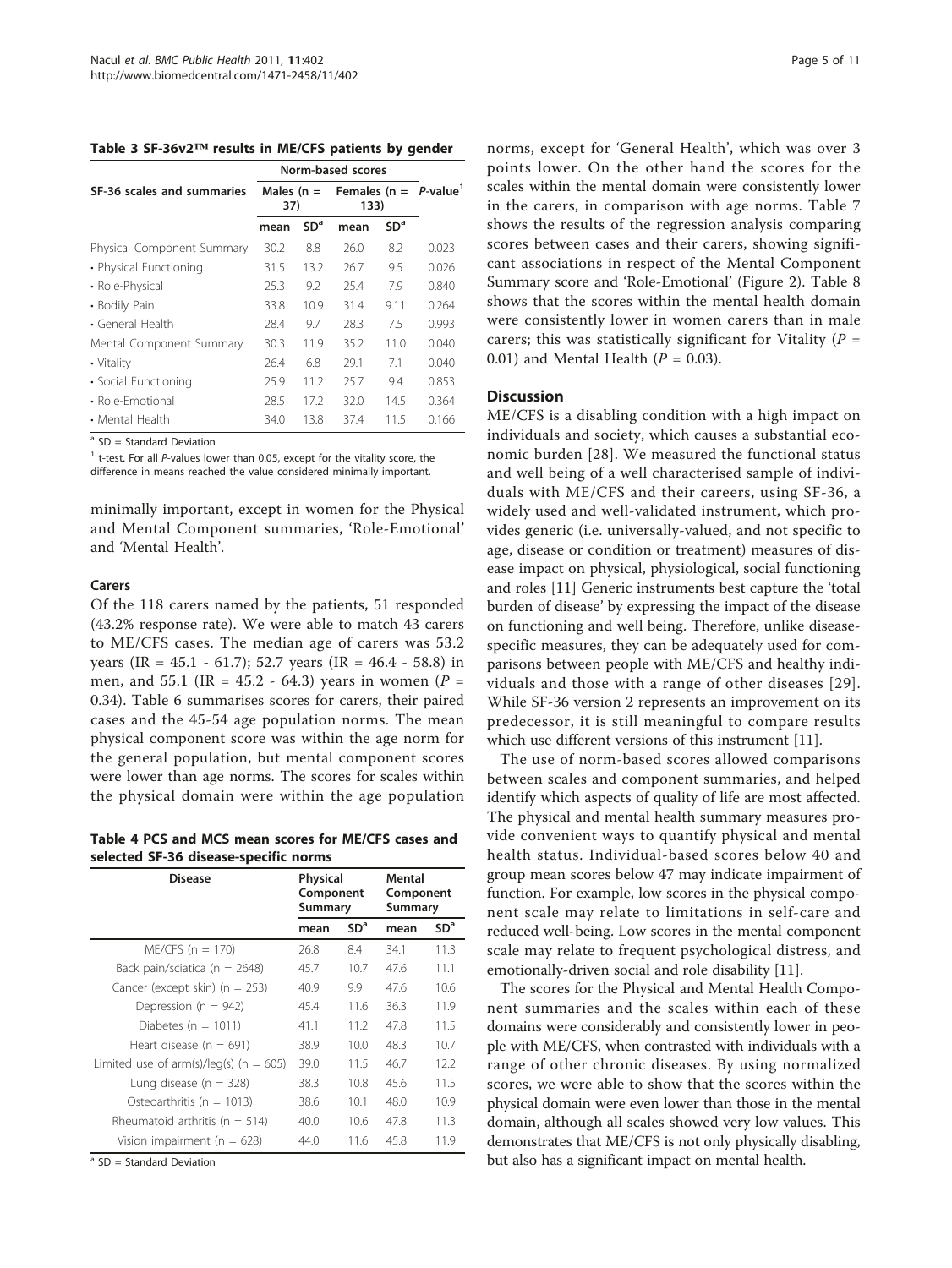<span id="page-5-0"></span>

Physical Health Component summaries at the levels found in our study (mean score 26.8) have been shown to relate to an inability to climb one flight of stairs in over 90% of those with similar scores, with threequarters of those with this scoring level having difficulties at work, with over half needing to reduce the amount of time spent at work, and two thirds rating their health as 'fair' or 'poor' [[11](#page-10-0)]. This score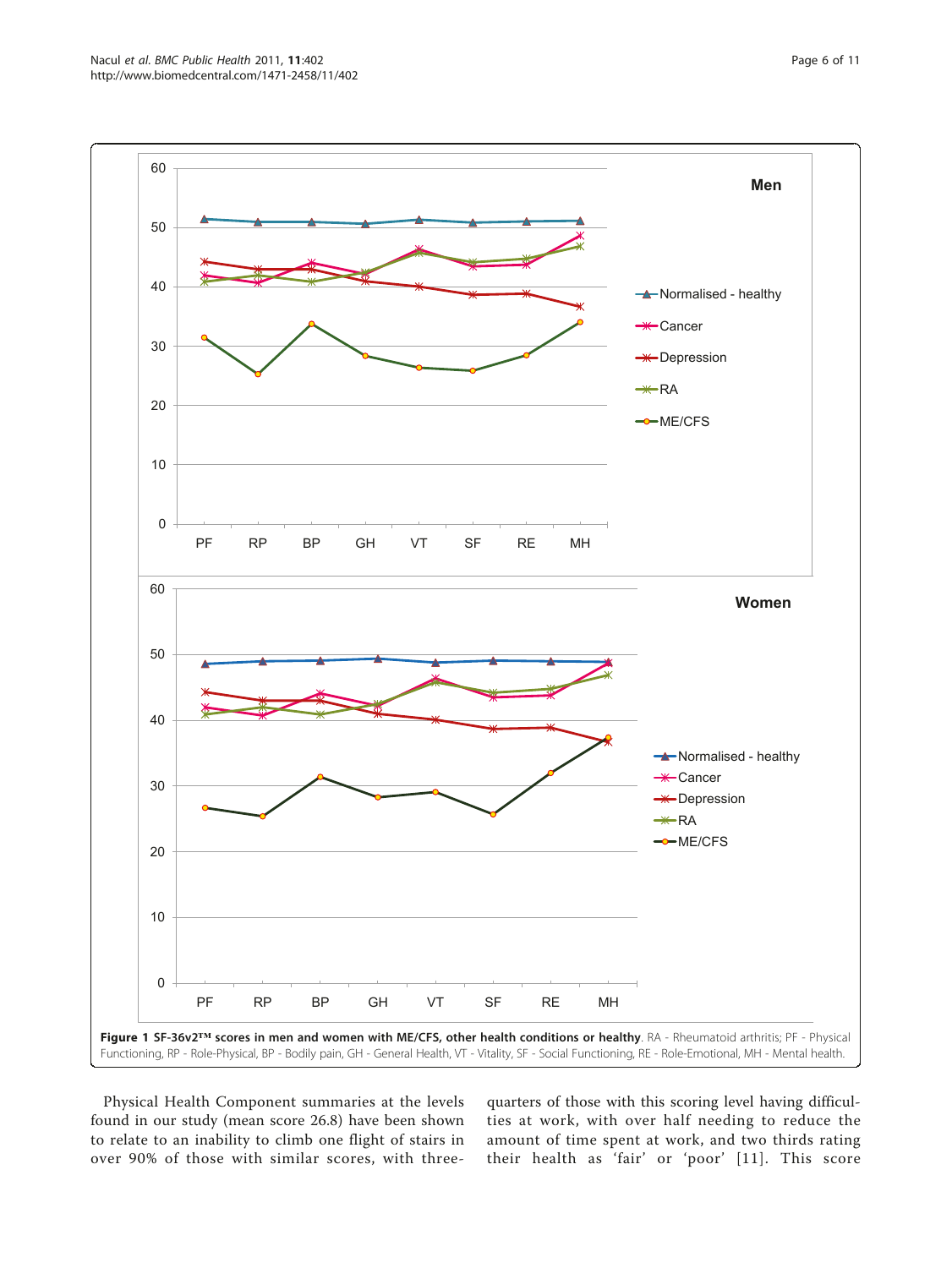| SF-36 scales and summaries |                                                            |                 | criteria            |                 | Patients with Canadian diagnostic |                 |                              |                 | Patients without Canadian diagnostic<br>criteria |                 |                                    |                 |                              |                         |
|----------------------------|------------------------------------------------------------|-----------------|---------------------|-----------------|-----------------------------------|-----------------|------------------------------|-----------------|--------------------------------------------------|-----------------|------------------------------------|-----------------|------------------------------|-------------------------|
|                            | <b>Males</b><br><b>Females</b><br>$(n = 20)$<br>$(n = 76)$ |                 | Total<br>$(n = 96)$ |                 | <b>Males</b><br>$(n = 15)$        |                 | <b>Females</b><br>$(n = 55)$ |                 | Total<br>$(n = 70)$                              |                 | Comparison of total mean<br>scores |                 |                              |                         |
|                            | mean                                                       | SD <sup>a</sup> | mean                | SD <sup>a</sup> | mean                              | SD <sup>a</sup> | mean                         | SD <sup>a</sup> | mean                                             | SD <sup>a</sup> | mean                               | SD <sup>a</sup> | Mean difference <sup>1</sup> | $P-$ value <sup>2</sup> |
| Physical Component Summary | 26.2                                                       | 7.0             | 23.5                | 7.1             | 24.1                              | 7.2             | 34.5                         | 8.1             | 25.8                                             | 8.1             | 30.6                               | 8.7             | 6.5                          | 0.000                   |
| • Physical Functioning     | 26.9                                                       | 11.6            | 24.1                | 8.2             | 24.7                              | 9.0             | 36.2                         | 13.3            | 30.4                                             | 10.7            | 31.8                               | 11.5            | 7.1                          | 0.000                   |
| • Role-Physical            | 21.1                                                       | 51              | 22.9                | 5.2             | 22.5                              | 5.2             | 30.2                         | 10.7            | 29.1                                             | 9.9             | 29.3                               | 10.0            | 6.8                          | 0.000                   |
| • Bodily Pain              | 29.4                                                       | 8.6             | 30.0                | 8.3             | 29.9                              | 8.4             | 38.1                         | 10.7            | 33.2                                             | 10.2            | 34.3                               | 10.3            | 4.4                          | 0.002                   |
| • General Health           | 23.9                                                       | 6.5             | 26.6                | 6.6             | 26.0                              | 6.6             | 32.7                         | 8.7             | 30.6                                             | 8.5             | 31.0                               | 8.5             | 5.0                          | 0.000                   |
| Mental Component Summary   | 25.6                                                       | 11.2            | 34.3                | 11.4            | 32.5                              | 11.9            | 35.7                         | 10.4            | 35.1                                             | 11.0            | 36.0                               | 10.4            | 3.5                          | 0.023                   |
| • Vitality                 | 24.3                                                       | 6.1             | 27.3                | 6.3             | 26.6                              | 6.3             | 28.8                         | 7.2             | 31.5                                             | 7.4             | 30.9                               | 7.4             | 4.3                          | 0.000                   |
| • Social Functioning       | 20.5                                                       | 7.1             | 23.7                | 8.0             | 23.3                              | 7.9             | 32.8                         | 12.3            | 28.4                                             | 10.8            | 29.4                               | 11.2            | 6.1                          | 0.000                   |
| • Role-Emotional           | 24.1                                                       | 17.3            | 31.7                | 14.6            | 29.6                              | 15.3            | 33.1                         | 15.0            | 33.0                                             | 14.5            | 33.1                               | 14.5            | 3.5                          | 0.076                   |
| • Mental Health            | 28.5                                                       | 12.4            | 36.2                | 12.0            | 34.6                              | 12.4            | 40.6                         | 12.8            | 38.9                                             | 11.3            | 39.3                               | 11.6            | 4.7                          | 0.007                   |

<span id="page-6-0"></span>Table 5 SF-36v2™ results in ME/CFS patients according to conformity to the Canadian diagnostic criteria

<sup>a</sup>SD = Standard Deviation

<sup>1</sup> Patients without Canadian criteria - Patients with Canadian criteria

<sup>2</sup> t-test comparing totals of SF-36v2TM in patients, who conform or not with Canadian diagnostic criteria

corresponds to around the  $5<sup>th</sup>$  percentile of the US general population, and is lower than the 25th percentiles of 10 other chronic diseases we used for comparison purposes. The lowest observed mean score was for 'Role-Physical', indicating limitations in functionality for these patients. The values found for this scale are comparable to the 25th percentiles of those with limited use of arm(s) and leg(s), and are lower than the  $25<sup>th</sup>$  percentiles of those with 9 other conditions.

The mean Mental Health Component summary of 34.1 is comparable to the mean score of those with depression (MID lower than 3), and to the  $25<sup>th</sup>$  percentile of those with lung disease. It is lower than the  $25<sup>th</sup>$ percentile of all the other comparison conditions, and corresponds to around the 9<sup>th</sup> percentile of the general population. The highest values in this domain were for the 'Mental Health' scale, but these were still very low, equivalent to around the  $10<sup>th</sup>$  percentile of the general population.

The 'Role-Physical' scale was one the most affected of all, suggesting this could be a suitable outcome measure in ME/CFS. The vitality scale has been widely used in ME/CFS research, as it is directly related to the perception of low energy levels typical of those with chronic fatigue. This scale has often presented strikingly low results in people with ME/CFS, on a '0 to 100' score, and this might have helped to reinforce its suitability as an outcome measure in this disorder. In our study, this was 15.5, representing the lowest of all scores. Although still low when normalized scores were used, the 'Vitality' score ranked as the  $4<sup>th</sup>$  highest score among the 8 health domains scales (the highest score was for Mental

Table 6 SF-36v2™ results of carers, ME/CFS cases and standard general population norms

| SF-36 scales and summaries | Carer's scores |                 |      | Paired case's scores | <b>General population</b><br>45-54 years-old's scores |                 |  |  |
|----------------------------|----------------|-----------------|------|----------------------|-------------------------------------------------------|-----------------|--|--|
|                            | Mean           | SD <sup>a</sup> | Mean | SD <sup>a</sup>      | Mean                                                  | SD <sup>a</sup> |  |  |
| Physical Component Summary | 49.1           | 9.5             | 25.7 | 9.1                  | 49.7                                                  | 9.1             |  |  |
| • Physical Functioning     | 48.9           | 10.3            | 26.3 | 11.1                 | 50.1                                                  | 8.7             |  |  |
| • Role-Physical            | 47.8           | 10.0            | 23.2 | 6.4                  | 50.4                                                  | 8.9             |  |  |
| • Bodily Pain              | 50.1           | 10.8            | 32.3 | 11.8                 | 49.3                                                  | 9.1             |  |  |
| • General Health           | 45.6           | 12.1            | 27.3 | 8.5                  | $49.8*$                                               | 9.4             |  |  |
| Mental Component Summary   | 45.4           | 12.6            | 32.6 | 11.6                 | $50.6*$                                               | 9.0             |  |  |
| • Vitality                 | 46.1           | 12.0            | 26.4 | 6.0                  | $50.6*$                                               | 9.2             |  |  |
| • Social Functioning       | 46.3           | 12.6            | 22.6 | 9.3                  | $50.1*$                                               | 9.2             |  |  |
| • Role-Emotional           | 45.7           | 11.7            | 30.6 | 16.0                 | $50.8*$                                               | 8.8             |  |  |
| • Mental Health            | 47.1           | 12.5            | 35.8 | 12.9                 | $50.2*$                                               | 7.9             |  |  |
|                            |                |                 |      |                      |                                                       |                 |  |  |

<sup>a</sup>SD = Standard Deviation

\*Minimally important differences in scores observed between carers and general population scores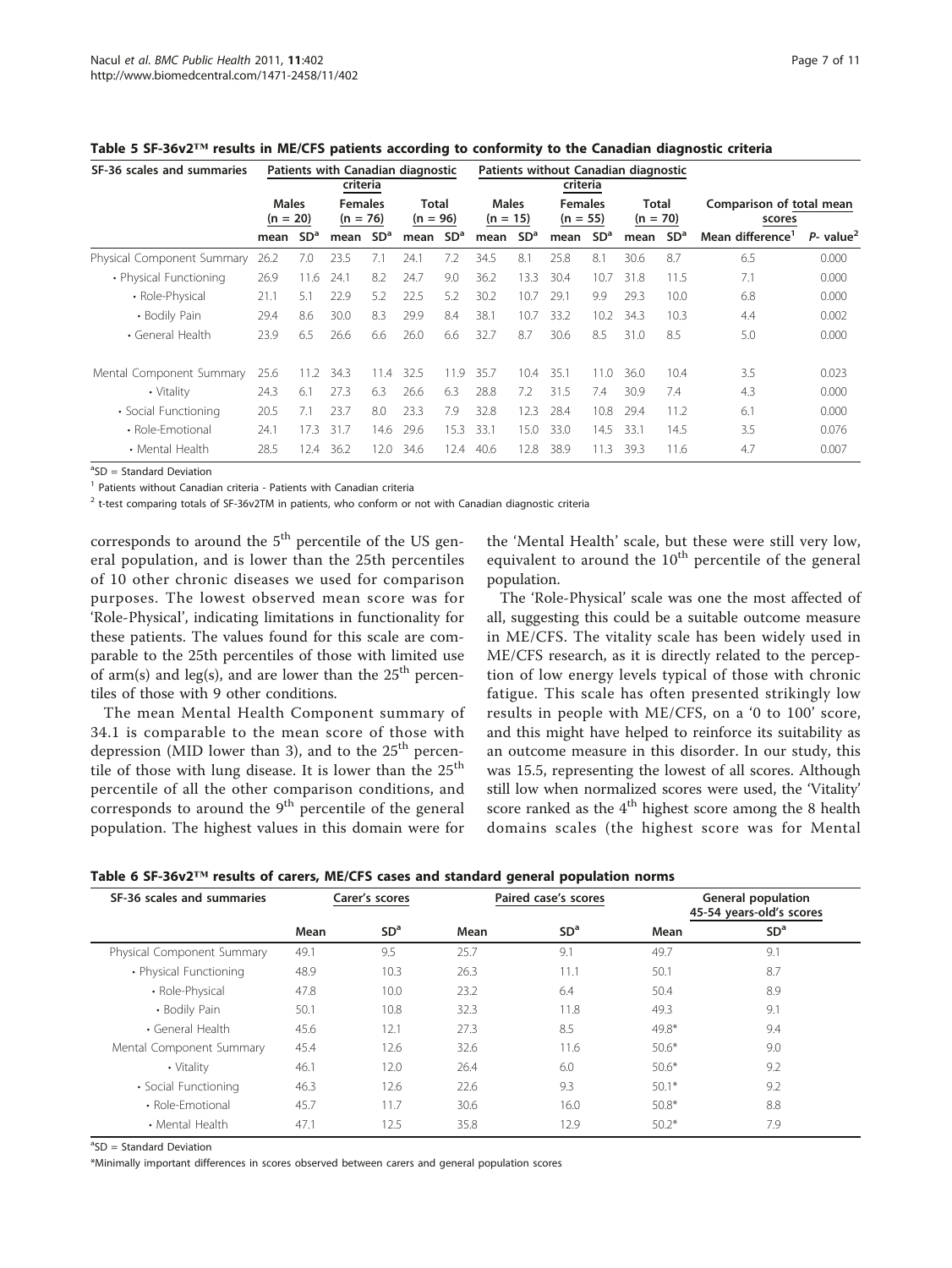<span id="page-7-0"></span>Table 7 Association between SF-36v2™ mean scores in ME/CFS cases and their respective carers

| SF-36 scales and summaries | Linear regression analysis results |                           |  |  |  |  |
|----------------------------|------------------------------------|---------------------------|--|--|--|--|
|                            | P value                            | <b>Adjusted R-squared</b> |  |  |  |  |
| Physical Component Summary | 0.44                               | 0.009                     |  |  |  |  |
| • Physical Functioning     | 0.89                               | 0.024                     |  |  |  |  |
| • Role-Physical            | 0.88                               | 0.024                     |  |  |  |  |
| • Bodily Pain              | 0.74                               | 0.022                     |  |  |  |  |
| • General Health           | 0.84                               | 0.023                     |  |  |  |  |
| • Mental Component Summary | 0.03                               | 0.080                     |  |  |  |  |
| • Vitality                 | 0.23                               | 0.011                     |  |  |  |  |
| • Social Functioning       | 0.72                               | 0.021                     |  |  |  |  |
| • Role-Emotional           | 0.03                               | 0.093                     |  |  |  |  |
| • Mental Health            | 0.10                               | 0.041                     |  |  |  |  |

<sup>a</sup>SD = Standard Deviation

Health). This indicates that lack of energy in itself may well not be the most disabling feature of ME/CFS. It also illustrates the inappropriateness of the '0 to 100' score for comparing scales. 'Vitality' scores have inherently low values, as illustrated by the finding for the US general population, where the mean for this score is 58.3. In comparison, the mean score for 'Role-Pyia' in the same population is 82.5, with scores for the remaining scales varying between 75.0 ('Mental Health') and 87.4 ('Role-Emotional').

We have shown that the quality of life of those caring for people with ME/CFS is also affected. In most cases, their scores were lower than those of healthy individuals of the same age group. Interestingly, the Mental Health Component summary and scales within this domain were more sharply reduced, compared with the summary and scales within the Physical Component. In addition, the significant correlations demonstrated between the Mental Health Summary and 'Role-Emotional' scores of patients and their carers suggest that those patients who are less able to carry out emotional roles and whose mental health is more affected represent a greater burden to their carers. These findings may demonstrate the intensity of the emotional pressures on those caring for people with ME/CFS.

Previous studies have shown that a considerable impact on the functional status and well-being or the quality of life of people with ME/CFS [[12-14](#page-10-0),[16,17](#page-10-0) ,[19](#page-10-0),[21,24](#page-10-0),[25,30](#page-10-0)-[32](#page-10-0)]. These studies varied in relation to the methods used, including the reference population, how cases were ascertained, and how quality of life has been measured. When SF-36 was used, the scales scores were not normalized, which made comparisons difficult. However, we have also presented our results using the standard scoring system (0-100 scores), to enable comparisons with these previous studies. While low scores were consistently found previously [[19](#page-10-0),[22](#page-10-0),[24](#page-10-0),[25,33\]](#page-10-0), they were not as low as in our study. Possible explanations, other than differences in populations and methods, include the specificity of the case definitions we used, which might have excluded cases that would have been positive if other, more complacent diagnostic criteria were used. The fact that the scores of cases meeting the Canadian criteria were consistently lower than those not meeting the criteria further suggests that diagnosis specificity is related to disease severity, and that diagnostic criteria such as the Canadian may be more appropriate for research studies investigating risk factors and disease biomarkers.

#### Study strengths and limitations

Our study strengths include the large sampling frame, selection of participants from wide geographic areas, well characterised patients, standardised recruitment procedures and the use of a well validated instrument to measure functional status and well being. The response rate for carers was not particularly high, but all scores were similar in patients whose carers completed the SF-36 and those who did not (data not shown), giving some indication that participation was unlikely to have selected a particular sub-group of carers. Our comparisons were made with references based on the US population. Although comparisons would ideally have been made with the population in the same UK regions, large US studies provide reliable and readily available population norms, including for the general population, specific diseases, gender, and age groups. In addition, the SF-36 instrument has been widely available internationally [[11\]](#page-10-0), including in the UK [\[34](#page-10-0)], where general population scores have been similar and in some cases slightly higher than those in the US. The comparisons of scores with those with other chronic diseases and the healthy population were based on different age groups, i.e. 18- 64 years in our study and 18 and over in the SF-36 population survey. As we would expect population scores to be increased by the exclusion of elderly individuals, restriction of the comparison to those under 65 only would, if anything, tend to show a more dramatic contrast between those with ME/CFS and other disease population groups. The large differences between ME/ CFS patients and those in other groups reassure us that the differences are genuine, and would be expected to remain if we used controls from the same geographical area.

The results of the study highlight the disabling nature of ME/CFS. However, the lack of biomarkers and the fluctuating nature and lack of specificity of symptoms makes disease characterisation and disability assessment challenging. Our study supports the potential value of SF-36 as an instrument to characterise incapacity in people with ME/CFS, and particularly that of specific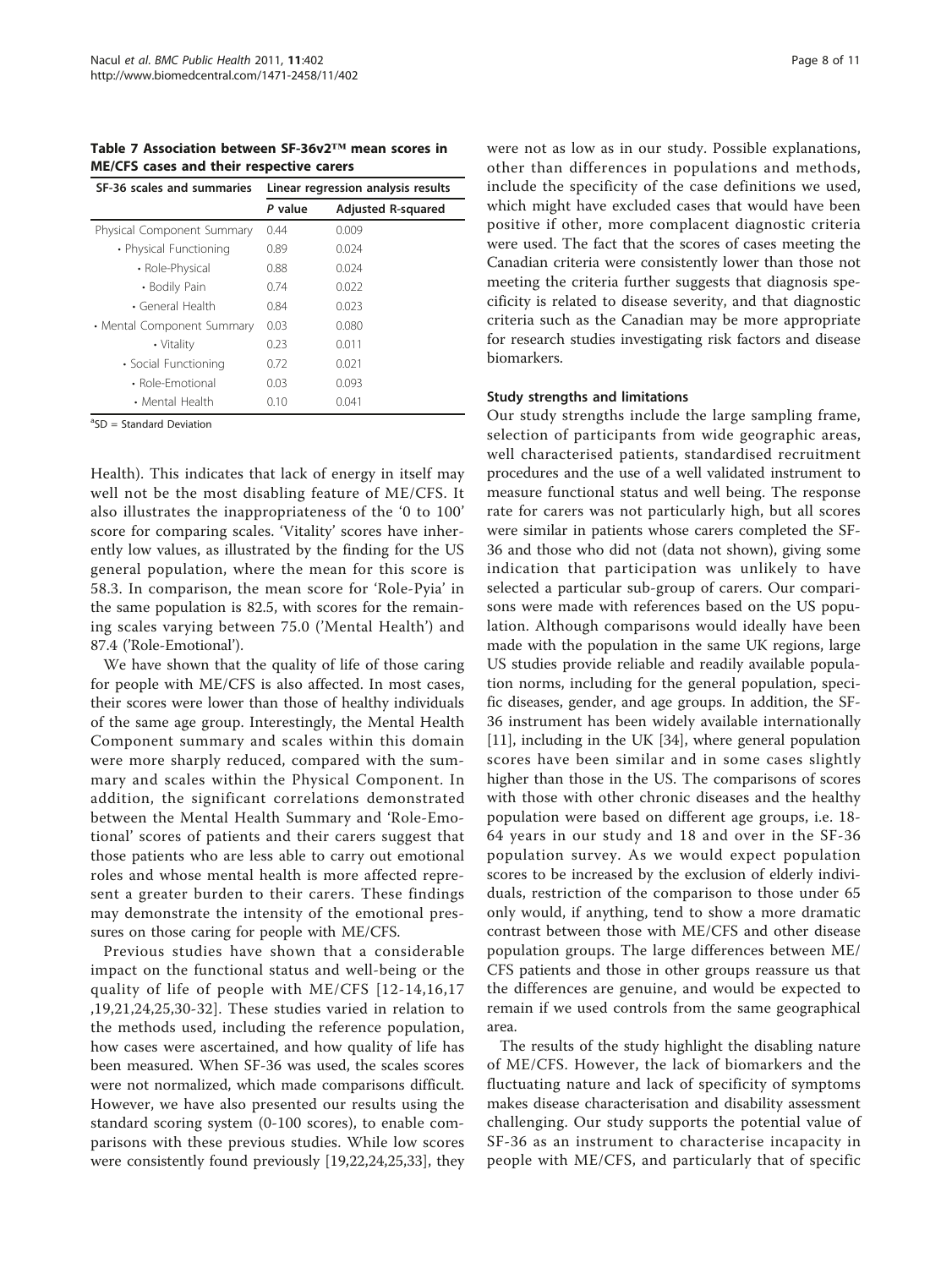<span id="page-8-0"></span>Nacul et al. BMC Public Health 2011, 11:402 http://www.biomedcentral.com/1471-2458/11/402



scales, such as the 'Role-Physical'. They may represent a reliable outcome measure indicating case severity for use in observational and interventional studies. However, as the scales are based on patient report, they should ideally be used in combination with other instruments providing objective outcome measurements of physical [[35\]](#page-10-0) and neuro-cognitive abilities [[36\]](#page-10-0). A good example of an objective measure of disability is that of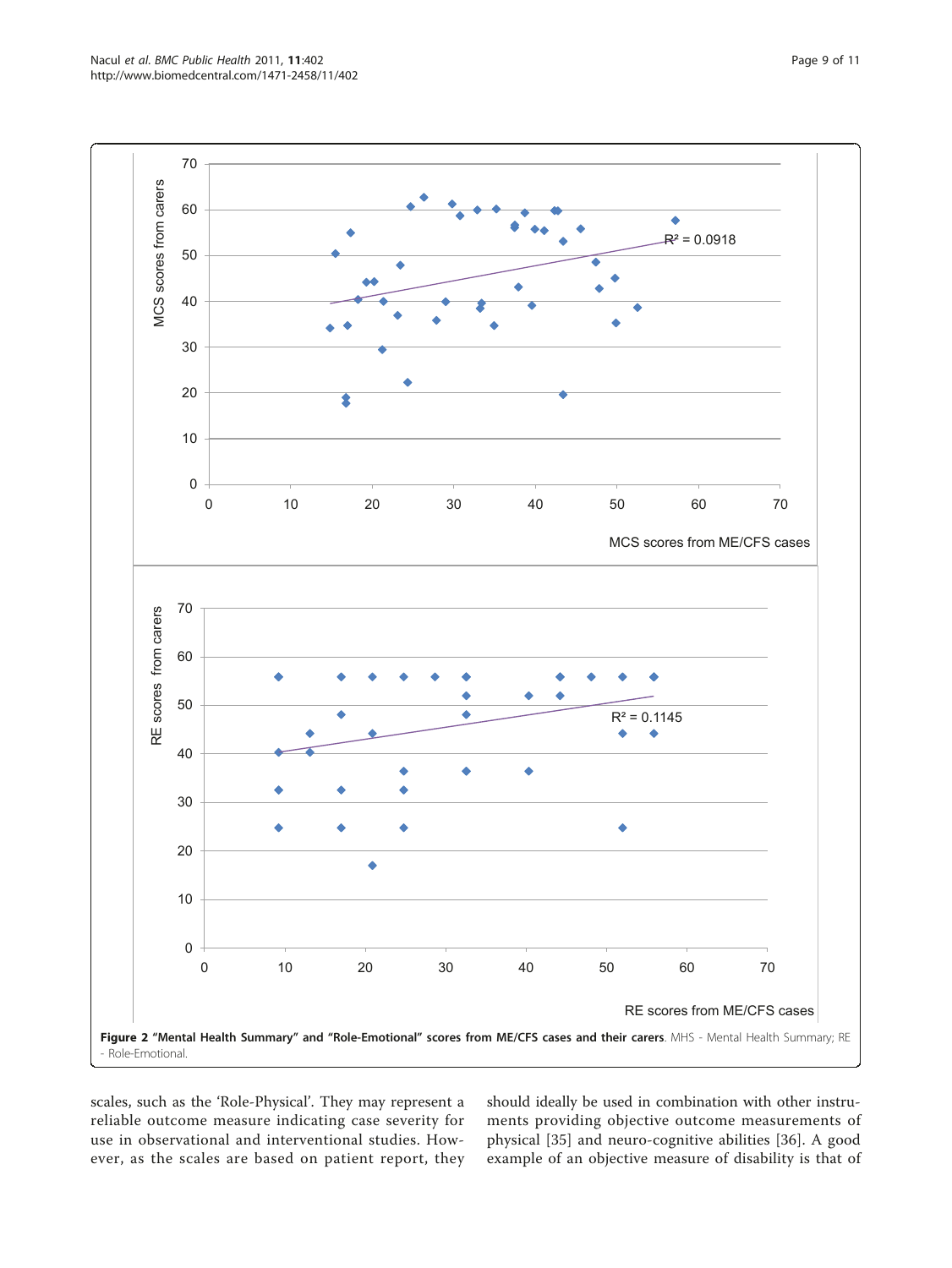|                            |                | Males $(n = 25)$ |                       | Females ( $n = 18$ ) |                |                 |                       |                 |            |
|----------------------------|----------------|------------------|-----------------------|----------------------|----------------|-----------------|-----------------------|-----------------|------------|
| SF-36 scores               | Carers<br>mean | SD <sup>a</sup>  | Age norm mean<br>mean | SD <sup>a</sup>      | Carers<br>mean | SD <sup>a</sup> | Age norm mean<br>mean | SD <sup>a</sup> | $P$ -value |
| Physical Component Summary | 50.3           | 7.7              | 50.9                  | 9.5                  | 47.4           | 11.6            | 48.5                  | 8.7             | 0.161      |
| • Physical Functioning     | 50.7           | 7.9              | 51.5                  | 8.9                  | 46.3           | 12.7            | 48.7                  | 8.4             | 0.081      |
| • Role-Physical            | 49.7           | 7.6              | 51.3                  | 9.6                  | 45.3           | 12.4            | 49.6                  | 8.4             | 0.079      |
| • Bodily Pain              | 50.4           | 10.6             | 50.5                  | 9.9                  | 49.5           | 11.3            | 48.2                  | 8.5             | 0.607      |
| • General Health           | 47.5           | 12.5             | 50.4                  | 10.2                 | 43.0           | 11.3            | 49.3                  | 8.8             | 0.113      |
| Mental Component Summary   | 47.9           | 13.4             | 50.9                  | 10.3                 | 41.8           | 10.9            | 50.2                  | 8.1             | 0.060      |
| • Vitality                 | 49.7           | 11.8             | 51.7                  | 10.4                 | 41.0           | 11.0            | 49.4                  | 8.3             | 0.008      |
| • Social Functioning       | 47.9           | 12.6             | 50.6                  | 10.4                 | 44.1           | 12.5            | 49.7                  | 8.4             | 0.168      |
| • Role-Emotional           | 46.7           | 11.8             | 51.3                  | 9.6                  | 44.2           | 11.7            | 50.3                  | 8.2             | 0.249      |
| • Mental Health            | 50.2           | 12.9             | 50.8                  | 10.5                 | 43.0           | 11.2            | 49.6                  | 8.3             | 0.026      |

<span id="page-9-0"></span>

 ${}^{a}SD =$  Standard Deviation;  ${}^{1}$  t-test for comparing carers scores by gender;

cardiopulmonary exercise testing with measurement of  $VO<sub>2</sub>$  max, anaerobic threshold and maximal heart rate and respiration. This test has shown abnormal results in people with ME/CFS [[35\]](#page-10-0), and could perhaps be used more often in disability assessments, in combination with instruments based on patient report such as the SF-36.

## **Conclusions**

Quality of life is inversely related to distress, disability and loss of function, and is associated with the ability of individuals to remain active and perform roles in society. A major goal of people with chronic diseases is to achieve effectiveness in life and to preserve function and well-being. However, people with ME/CFS are by and large failing to achieve these goals, and their carers' emotional well being is also being affected.

Disability assessment in PWME remains a challenge, as the disabling nature of the condition is not always immediately apparent. Nevertheless, recognition of the level of disability faced by these individuals is essential for planning support services that adequately meet their needs. Measures of quality of life outcomes are also essential both for clinical practice and research, particularly in the assessment of interventions. Generic instruments such as SF-36 and individual scales such as 'Role-Physical' may provide meaningful ways to assess the functional ability and wellness of people with ME, especially when combined with objective measures of functional status, thus enhancing the capacity to address the burden of disability experienced by patients and carers.

#### List of abbreviations

FMS: Fibromyalgia or fibromyalgia syndrome; FS: Fatigue syndrome; IR: Interquartile range; MCS: Mental Component Summary; ME/CFS: Myalgic encephalomyelitis/chronic fatigue syndrome MID: Minimally Important Difference; MREC: Multi-Centre Research Ethics Committee; NBS: Norm-based score; PCS: Physical Component Summary; PIE: Post-infectious encephalitis;

PVAS: Post-viral asthenic syndrome; PWME: People with ME/CFS; SD: Standard deviation; SF-36 v2<sup>™</sup>: Short form health survey version 2; VO<sub>2</sub> max: Volume of maximal oxygen consumption

#### Acknowledgements

The study was funded by The Big Lottery and sponsored by Action for ME. We are grateful for all participants, both patients and professionals (GPs) who gave their time and enabled this study to happen, and to the Observatory Steering Group members, for their expert inputs throughout the study.

#### Author details

<sup>1</sup>Department of Nutrition and Public Health Interventions Research, London School of Hygiene and Tropical Medicine (LSHTM), Keppel Street, London, WC1E 7HT, UK. <sup>2</sup>Foundation for Genomics and Population Health (PHGF), Cambridge, CB1 8RN, UK. <sup>3</sup>Hull-York Medical School, University of Hull, Hull, HU6 7RX, UK. <sup>4</sup>National ME Observatory Project Coordinator, and Buckinghamshire New University, Society and Health, Uxbridge Campus, 106, Oxford Road, Middlesex, UB8 1NA, UK. <sup>5</sup>University of East Anglia, Norwich UK. <sup>6</sup>Department of Primary Care & Public Health Sciences, Division of Health and Social Care Research. Kings College, London, SE1 3QD, UK.

#### Authors' contributions

LN, EL and DP conceived the study and served as principal investigators. LN and EL analysed and interpreted the data and wrote the manuscript. All authors contributed to data collection, interpretation of findings and review of the manuscript; and all authors have read and approved the final manuscript.

#### Competing interests

The authors declare that they have no competing interests.

Received: 4 November 2010 Accepted: 27 May 2011 Published: 27 May 2011

#### References

- Baker R, Shaw EJ: [Diagnosis and management of chronic fatigue](http://www.ncbi.nlm.nih.gov/pubmed/17762037?dopt=Abstract) [syndrome or myalgic encephalomyelitis \(or encephalopathy\): summary](http://www.ncbi.nlm.nih.gov/pubmed/17762037?dopt=Abstract) [of NICE guidance.](http://www.ncbi.nlm.nih.gov/pubmed/17762037?dopt=Abstract) Bmj 2007, 335:446-448.
- 2. Carruthers B, Jain AK, De Meirleir KL, Peterson DL, Klimas NG, Lerner AM, Bested AC, Flor-Henry P, Joshi P, Powles AP, Sherkey JA, van de Sande MI: Myalgic encephalomyelitis/chronic fatigue syndrome: clinical working case definition, diagnostic and treatment protocols. Journal of chronic fatigue syndrome 2003, 11:7-115.
- Fukuda K, Straus SE, Hickie I, Sharpe MC, Dobbins JG, Komaroff A: [The](http://www.ncbi.nlm.nih.gov/pubmed/7978722?dopt=Abstract) [chronic fatigue syndrome: a comprehensive approach to its definition](http://www.ncbi.nlm.nih.gov/pubmed/7978722?dopt=Abstract) [and study. International Chronic Fatigue Syndrome Study Group.](http://www.ncbi.nlm.nih.gov/pubmed/7978722?dopt=Abstract) Ann Intern Med 1994, 121:953-959.
- 4. WHO: International Classification of Functioning, Disability and Health (ICF) Geneva: World Health Organization; 2001.